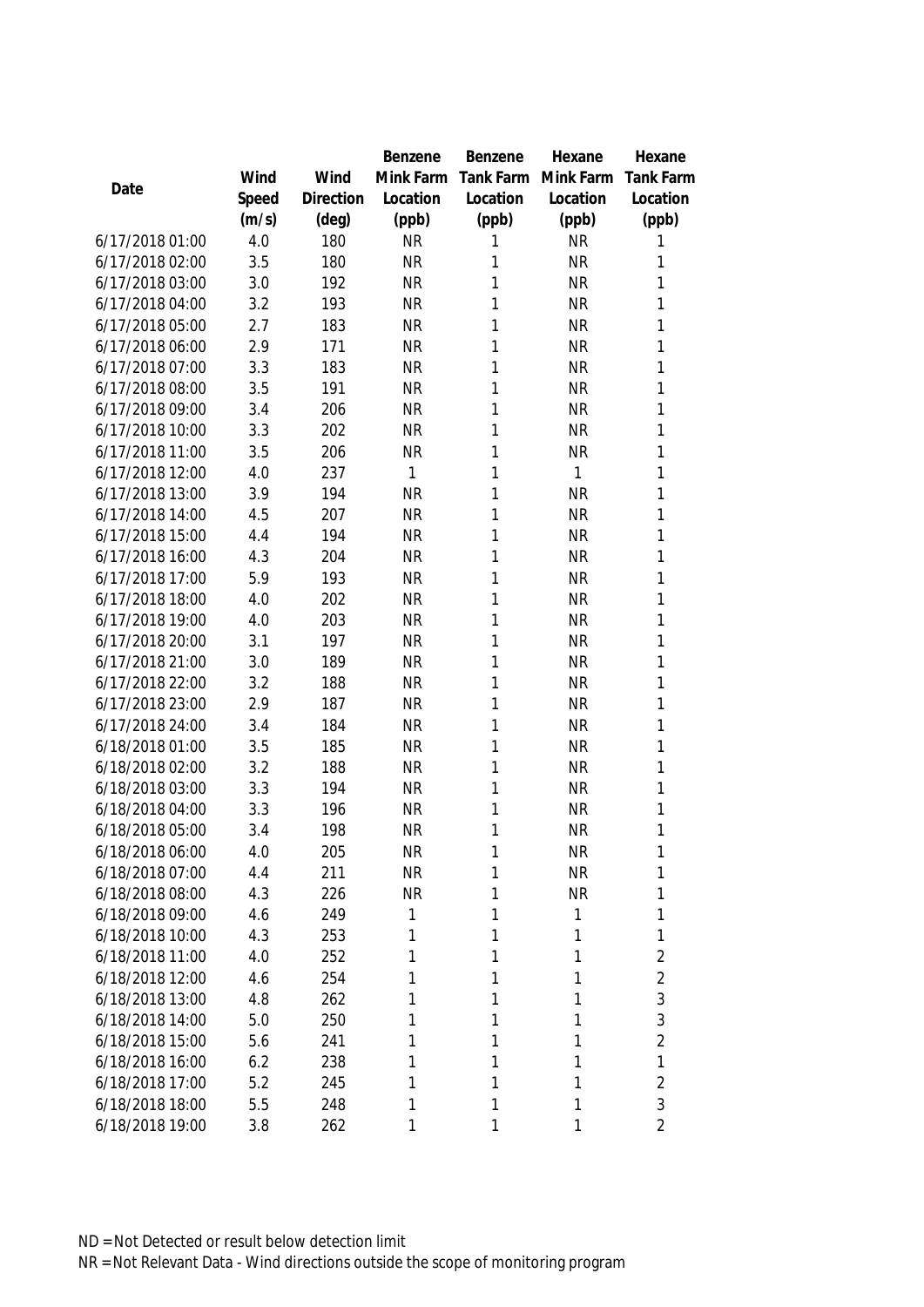|                                    |            |                | Benzene   | Benzene                | Hexane       | Hexane                 |
|------------------------------------|------------|----------------|-----------|------------------------|--------------|------------------------|
|                                    | Wind       | Wind           | Mink Farm | Tank Farm              | Mink Farm    | <b>Tank Farm</b>       |
| Date                               | Speed      | Direction      | Location  | Location               | Location     | Location               |
|                                    | (m/s)      | $(\text{deg})$ | (ppb)     | (ppb)                  | (ppb)        | (ppb)                  |
| 6/18/2018 20:00                    | 4.4        | 337            | <b>NR</b> | <b>NR</b>              | <b>NR</b>    | <b>NR</b>              |
| 6/18/2018 21:00                    | 2.9        | 9              | 1         | <b>NR</b>              | 1            | <b>NR</b>              |
| 6/18/2018 22:00                    | 1.2        | 355            | 1         | <b>NR</b>              | $\mathbf{1}$ | <b>NR</b>              |
| 6/18/2018 23:00                    | 0.8        | 321            | 1         | <b>NR</b>              | $\mathbf{1}$ | <b>NR</b>              |
| 6/18/2018 24:00                    | 1.7        | $\overline{7}$ | 1         | <b>NR</b>              | $\mathbf{1}$ | <b>NR</b>              |
| 6/19/2018 01:00                    | 1.8        | 114            | <b>NR</b> | <b>NR</b>              | <b>NR</b>    | <b>NR</b>              |
| 6/19/2018 02:00                    | 2.0        | 55             | <b>NR</b> | <b>NR</b>              | <b>NR</b>    | <b>NR</b>              |
| 6/19/2018 03:00                    | 2.0        | 50             | <b>NR</b> | <b>NR</b>              | <b>NR</b>    | <b>NR</b>              |
| 6/19/2018 04:00                    | 1.7        | 37             | 1         | <b>NR</b>              | 1            | <b>NR</b>              |
| 6/19/2018 05:00                    | 1.4        | 78             | <b>NR</b> | <b>NR</b>              | <b>NR</b>    | <b>NR</b>              |
| 6/19/2018 06:00                    | 1.1        | 29             | 1         | <b>NR</b>              | $\mathbf{1}$ | <b>NR</b>              |
| 6/19/2018 07:00                    | 1.0        | 55             | <b>NR</b> | <b>NR</b>              | <b>NR</b>    | <b>NR</b>              |
| 6/19/2018 08:00                    | 1.5        | 115            | <b>NR</b> | <b>NR</b>              | <b>NR</b>    | <b>NR</b>              |
| 6/19/2018 09:00                    | 1.5        | 114            | <b>NR</b> | <b>NR</b>              | <b>NR</b>    | <b>NR</b>              |
| 6/19/2018 10:00                    | 1.6        | 140            | <b>NR</b> | <b>NR</b>              | <b>NR</b>    | <b>NR</b>              |
| 6/19/2018 11:00                    | 1.1        | 85             | <b>NR</b> | <b>NR</b>              | <b>NR</b>    | <b>NR</b>              |
| 6/19/2018 12:00                    | 1.8        | 44             | <b>NR</b> | <b>NR</b>              | <b>NR</b>    | <b>NR</b>              |
| 6/19/2018 13:00                    | 2.7        | 30             | 1         | <b>NR</b>              | $\mathbf{1}$ | <b>NR</b>              |
| 6/19/2018 14:00                    | 1.9        | 43             | <b>NR</b> | <b>NR</b>              | <b>NR</b>    | <b>NR</b>              |
| 6/19/2018 15:00                    | 2.1        | 37             | 1         | <b>NR</b>              | $\mathbf{1}$ | <b>NR</b>              |
| 6/19/2018 16:00                    | 2.0        | 82             | <b>NR</b> | <b>NR</b>              | <b>NR</b>    | <b>NR</b>              |
| 6/19/2018 17:00                    | 2.3        | 82             | <b>NR</b> | <b>NR</b>              | <b>NR</b>    | <b>NR</b>              |
| 6/19/2018 18:00                    | 2.6        | 45             | <b>NR</b> | <b>NR</b>              | <b>NR</b>    | <b>NR</b>              |
| 6/19/2018 19:00                    | 2.4        | 37             | 1         | <b>NR</b>              | $\mathbf{1}$ | <b>NR</b>              |
| 6/19/2018 20:00                    | 2.4        | 39             | 1         | <b>NR</b>              | 1            | <b>NR</b>              |
| 6/19/2018 21:00                    | 2.0        | 35             | 1         | <b>NR</b>              | $\mathbf{1}$ | <b>NR</b>              |
| 6/19/2018 22:00                    | 1.8        | 21             | 1         | <b>NR</b>              | 1            | <b>NR</b>              |
| 6/19/2018 23:00                    | 2.2        | 13             | 1         | <b>NR</b>              | $\mathbf{1}$ | <b>NR</b>              |
| 6/19/2018 24:00                    | 0.6        | 356            | 1         | <b>NR</b>              | $\mathbf{1}$ | <b>NR</b>              |
| 6/20/2018 01:00                    | 1.0        | 352            | 1         | <b>NR</b>              | 1            | <b>NR</b>              |
| 6/20/2018 02:00                    | 1.0        | 9              | 1         | <b>NR</b>              | 1            | <b>NR</b>              |
| 6/20/2018 03:00                    | 1.5        | $\overline{2}$ | 1         | <b>NR</b>              | 1            | <b>NR</b>              |
| 6/20/2018 04:00                    | 1.0        | 23             | 1         | <b>NR</b>              | 1            | <b>NR</b>              |
| 6/20/2018 05:00                    | 1.1        | 6              | 1         | <b>NR</b>              | 1            | <b>NR</b>              |
| 6/20/2018 06:00                    | 0.8        | 21             | 1         | <b>NR</b>              | 1            | <b>NR</b>              |
| 6/20/2018 07:00<br>6/20/2018 08:00 | 0.2        | 359            | 1         | <b>NR</b>              | 1<br>1       | <b>NR</b>              |
| 6/20/2018 09:00                    | 0.8        | 334            | 1<br>1    | <b>NR</b><br><b>NR</b> | 1            | <b>NR</b><br><b>NR</b> |
| 6/20/2018 10:00                    | 0.6        | 358            | 1         | <b>NR</b>              | 1            |                        |
| 6/20/2018 11:00                    | 0.5<br>0.3 | 351<br>97      | <b>NR</b> | <b>NR</b>              | <b>NR</b>    | <b>NR</b><br><b>NR</b> |
| 6/20/2018 12:00                    | 1.4        | 3              | <b>NR</b> | <b>NR</b>              | <b>NR</b>    | <b>NR</b>              |
| 6/20/2018 13:00                    | 1.2        | 21             | 1         | <b>NR</b>              | $\mathbf{1}$ | <b>NR</b>              |
| 6/20/2018 14:00                    | 1.0        | 56             | <b>NR</b> | <b>NR</b>              | NR           | <b>NR</b>              |
|                                    |            |                |           |                        |              |                        |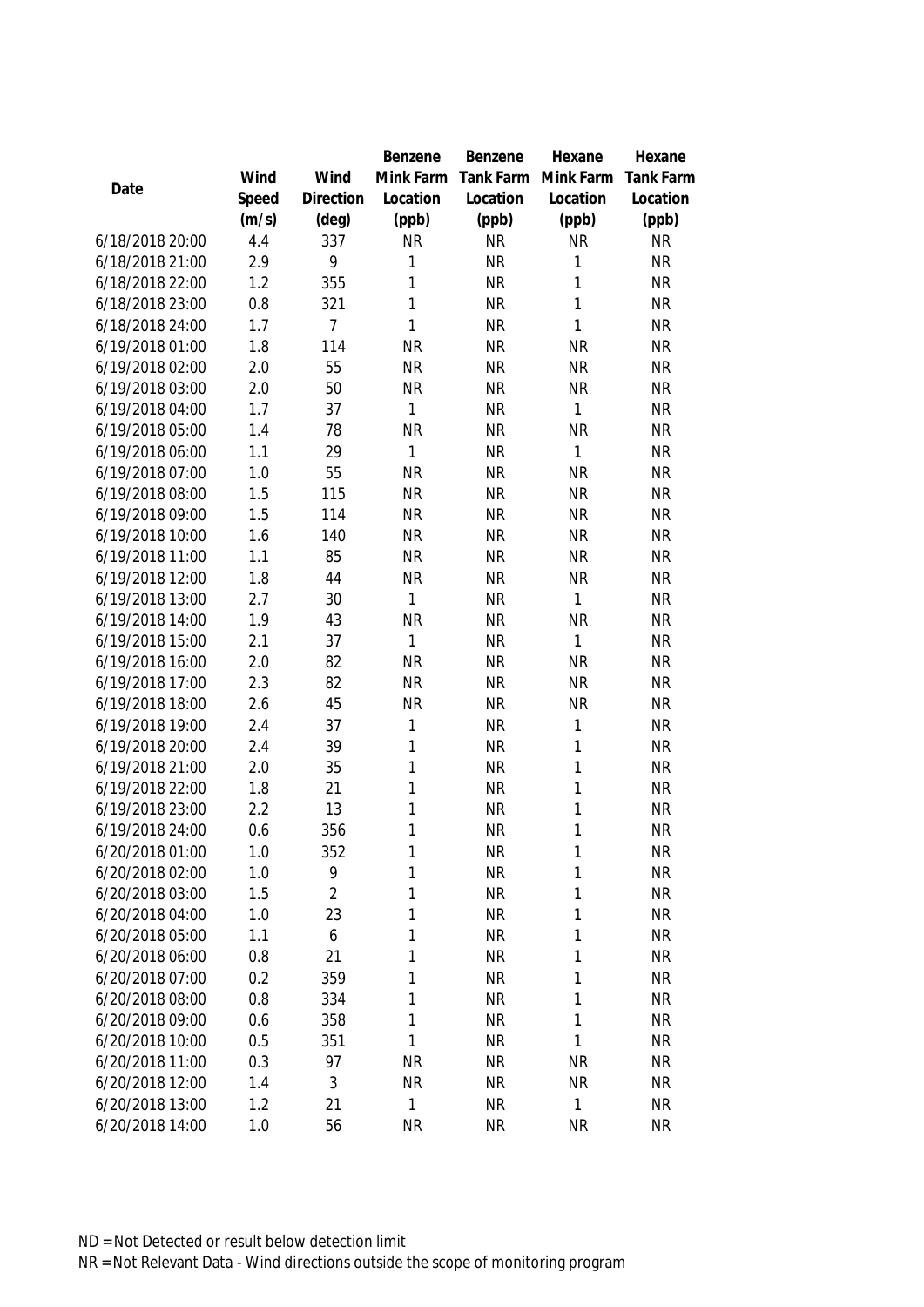|                 |       |           | Benzene   | Benzene   | Hexane    | Hexane           |
|-----------------|-------|-----------|-----------|-----------|-----------|------------------|
|                 | Wind  | Wind      | Mink Farm | Tank Farm | Mink Farm | <b>Tank Farm</b> |
| Date            | Speed | Direction | Location  | Location  | Location  | Location         |
|                 | (m/s) | (deg)     | (ppb)     | (ppb)     | (ppb)     | (ppb)            |
| 6/20/2018 15:00 | 1.2   | 74        | <b>NR</b> | <b>NR</b> | <b>NR</b> | <b>NR</b>        |
| 6/20/2018 16:00 | 1.7   | 53        | <b>NR</b> | <b>NR</b> | <b>NR</b> | <b>NR</b>        |
| 6/20/2018 17:00 | 2.3   | 75        | <b>NR</b> | <b>NR</b> | <b>NR</b> | <b>NR</b>        |
| 6/20/2018 18:00 | 2.8   | 59        | <b>NR</b> | <b>NR</b> | <b>NR</b> | <b>NR</b>        |
| 6/20/2018 19:00 | 2.6   | 44        | <b>NR</b> | <b>NR</b> | <b>NR</b> | <b>NR</b>        |
| 6/20/2018 20:00 | 2.7   | 49        | <b>NR</b> | <b>NR</b> | <b>NR</b> | <b>NR</b>        |
| 6/20/2018 21:00 | 3.0   | 50        | <b>NR</b> | <b>NR</b> | <b>NR</b> | <b>NR</b>        |
| 6/20/2018 22:00 | 3.0   | 54        | <b>NR</b> | <b>NR</b> | <b>NR</b> | <b>NR</b>        |
| 6/20/2018 23:00 | 2.3   | 64        | <b>NR</b> | <b>NR</b> | <b>NR</b> | <b>NR</b>        |
| 6/20/2018 24:00 | 2.0   | 321       | <b>NR</b> | <b>NR</b> | <b>NR</b> | <b>NR</b>        |
| 6/21/2018 01:00 | 1.4   | 150       | <b>NR</b> | <b>NR</b> | <b>NR</b> | <b>NR</b>        |
| 6/21/2018 02:00 | 2.0   | 65        | <b>NR</b> | <b>NR</b> | <b>NR</b> | <b>NR</b>        |
| 6/21/2018 03:00 | 2.0   | 79        | <b>NR</b> | <b>NR</b> | <b>NR</b> | <b>NR</b>        |
| 6/21/2018 04:00 | 1.7   | 73        | <b>NR</b> | <b>NR</b> | <b>NR</b> | <b>NR</b>        |
| 6/21/2018 05:00 | 2.0   | 47        | <b>NR</b> | <b>NR</b> | <b>NR</b> | <b>NR</b>        |
| 6/21/2018 06:00 | 1.4   | 67        | <b>NR</b> | <b>NR</b> | <b>NR</b> | <b>NR</b>        |
| 6/21/2018 07:00 | 1.7   | 84        | <b>NR</b> | <b>NR</b> | <b>NR</b> | <b>NR</b>        |
| 6/21/2018 08:00 | 1.5   | 68        | <b>NR</b> | <b>NR</b> | <b>NR</b> | <b>NR</b>        |
| 6/21/2018 09:00 | 1.5   | 54        | <b>NR</b> | <b>NR</b> | <b>NR</b> | <b>NR</b>        |
| 6/21/2018 10:00 | 1.6   | 61        | <b>NR</b> | <b>NR</b> | <b>NR</b> | <b>NR</b>        |
| 6/21/2018 11:00 | 1.6   | 61        | <b>NR</b> | <b>NR</b> | <b>NR</b> | <b>NR</b>        |
| 6/21/2018 12:00 | 1.8   | 78        | <b>NR</b> | <b>NR</b> | <b>NR</b> | <b>NR</b>        |
| 6/21/2018 13:00 | 2.5   | 89        | <b>NR</b> | <b>NR</b> | <b>NR</b> | <b>NR</b>        |
| 6/21/2018 14:00 | 2.6   | 77        | <b>NR</b> | <b>NR</b> | <b>NR</b> | <b>NR</b>        |
| 6/21/2018 15:00 | 2.9   | 70        | <b>NR</b> | <b>NR</b> | <b>NR</b> | <b>NR</b>        |
| 6/21/2018 16:00 | 2.5   | 72        | NoData    | NoData    | NoData    | NoData           |
| 6/21/2018 17:00 | 2.8   | 79        | <b>NR</b> | <b>NR</b> | <b>NR</b> | <b>NR</b>        |
| 6/21/2018 18:00 | 2.6   | 67        | <b>NR</b> | <b>NR</b> | <b>NR</b> | <b>NR</b>        |
| 6/21/2018 19:00 | 2.3   | 69        | <b>NR</b> | <b>NR</b> | <b>NR</b> | <b>NR</b>        |
| 6/21/2018 20:00 | 2.5   | 54        | <b>NR</b> | <b>NR</b> | <b>NR</b> | <b>NR</b>        |
| 6/21/2018 21:00 | 2.7   | 53        | <b>NR</b> | <b>NR</b> | <b>NR</b> | <b>NR</b>        |
| 6/21/2018 22:00 | 2.5   | 48        | <b>NR</b> | <b>NR</b> | <b>NR</b> | <b>NR</b>        |
| 6/21/2018 23:00 | 3.2   | 44        | <b>NR</b> | <b>NR</b> | <b>NR</b> | <b>NR</b>        |
| 6/21/2018 24:00 | 2.5   | 43        | <b>NR</b> | <b>NR</b> | <b>NR</b> | <b>NR</b>        |
| 6/22/2018 01:00 | 3.0   | 42        | <b>NR</b> | <b>NR</b> | <b>NR</b> | <b>NR</b>        |
| 6/22/2018 02:00 | 3.4   | 45        | <b>NR</b> | <b>NR</b> | <b>NR</b> | <b>NR</b>        |
| 6/22/2018 03:00 | 3.5   | 49        | <b>NR</b> | <b>NR</b> | <b>NR</b> | <b>NR</b>        |
| 6/22/2018 04:00 | 3.0   | 46        | <b>NR</b> | <b>NR</b> | <b>NR</b> | <b>NR</b>        |
| 6/22/2018 05:00 | 3.4   | 44        | <b>NR</b> | <b>NR</b> | <b>NR</b> | <b>NR</b>        |
| 6/22/2018 06:00 | 3.3   | 43        | <b>NR</b> | <b>NR</b> | <b>NR</b> | <b>NR</b>        |
| 6/22/2018 07:00 | 3.4   | 44        | <b>NR</b> | <b>NR</b> | <b>NR</b> | <b>NR</b>        |
| 6/22/2018 08:00 | 3.6   | 40        | 1         | <b>NR</b> | 1         | <b>NR</b>        |
| 6/22/2018 09:00 | 3.5   | 42        | <b>NR</b> | <b>NR</b> | <b>NR</b> | <b>NR</b>        |